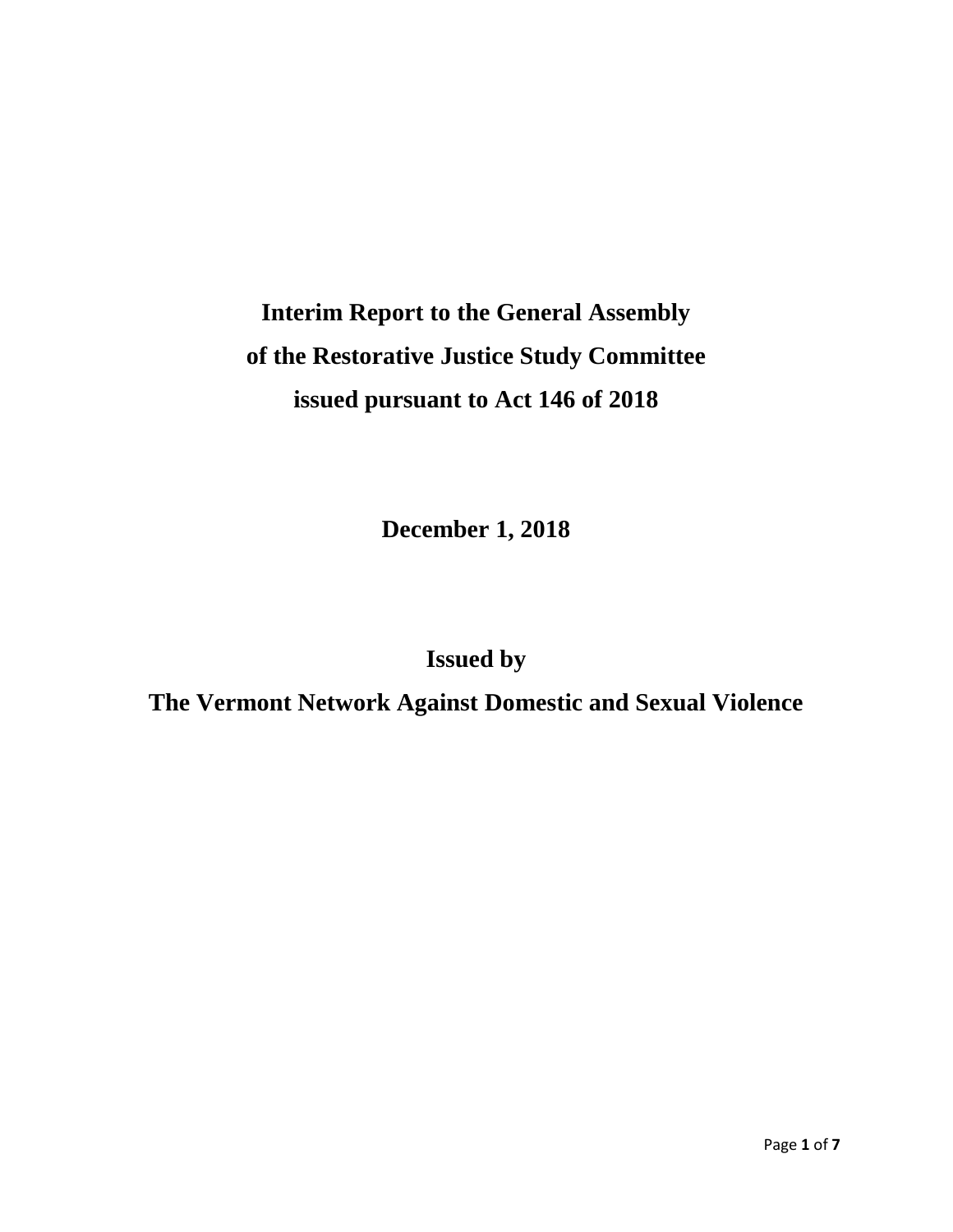#### **Interim Report of Act 146 Restorative Justice Study Committee**

#### **Introduction:**

In 2018, Vermont's General Assembly passed Act 146, An Act Relating to the Creation of Restorative Justice Study Committee. The statute outlines the composition of a study committee and charges the group with "*study(ing) whether restorative justice can be an effective process for holding perpetrators of domestic and sexual violence and stalking accountable while preventing future crime and keeping victims and the greater community safe*". The Restorative Justice Study Committee was seated in July and has met 5 times between July 31<sup>st</sup> and December 1<sup>st</sup>. Areas of shared learning for the Restorative Justice Study Committee to date include developing a common understanding of the landscape of restorative justice and domestic and sexual violence advocacy in Vermont, gathering information about programs using restorative justice to address domestic and sexual violence in other states and countries, and developing a framework for victim-centered design. This interim report serves as a preliminary summary of the group's findings and work.

The establishment of the Restorative Justice Study Committee marks a new chapter in cross-sector dialogue about the potentials for applying restorative processes in domestic violence, sexual violence and stalking cases. Historically, victim advocates have worked to prevent domestic violence, sexual violence and stalking cases from being diverted or handled through any complementary or alternative justice processes. In 2008, victim services advocates strongly advocated for statutory language preventing community justice centers from accepting domestic violence, sexual violence and stalking cases (24 V.S.A. § 1967). As the victim services field has evolved, and criminal justice reform models have proven highly successful in addressing crime in Vermont and elsewhere, there is an openness and enthusiasm for applying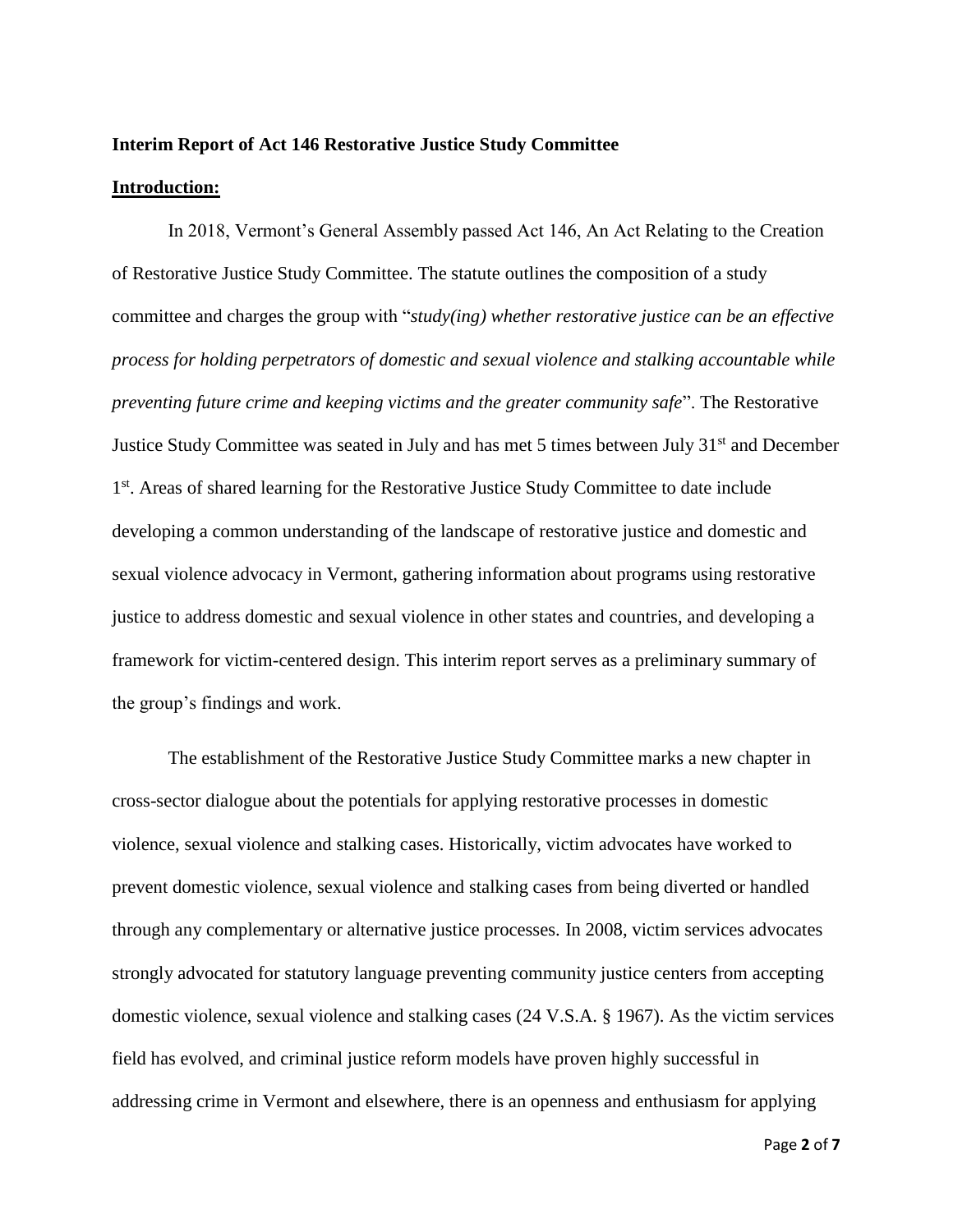similar interventions in the realm of interpersonal violence. In addition, there is growing consensus within the victim advocacy field that the criminal justice system's primary focus on offenders often does not meet the needs of victims – especially of injurious and complex crimes such as domestic violence, sexual violence and stalking.

Throughout the past decade, restorative justice offerings in Vermont have also grown and diversified. Vermont has one of the most well-established statewide applications of restorative justice programs in the country. In Vermont, restorative justice programs are located within state government, in private non-profit organizations, in municipal government and in educational institutions ranging from the elementary level to institutions of higher education. Restorative approaches to crime and harm are now used in school settings, at the pre-charge/diversionary stage, as part of court ordered conditions, within correctional settings (on a very small scale), and in the re-entry context. Restorative approaches are used in the criminal justice setting, child welfare, and educational contexts. Given the growth in restorative approaches, and evolution of the victim services field and other statewide efforts to promote criminal justice reforms, the Restorative Justice Study Committee has commenced its work at an opportune moment.

While the conversation about applying restorative justice to domestic violence, sexual violence and stalking cases is newly emerging in Vermont, there is strong interest in exploring these potentials on the national and international level. The Restorative Justice Study Committee has received presentations from several national experts on the application of restorative justice programs to domestic violence, sexual violence and stalking cases.

There are numerous community-based programs using restorative justice to address domestic violence, sexual violence and stalking exist across the country. These programs have historically been alternative to mainstream approaches and often operated on a local level in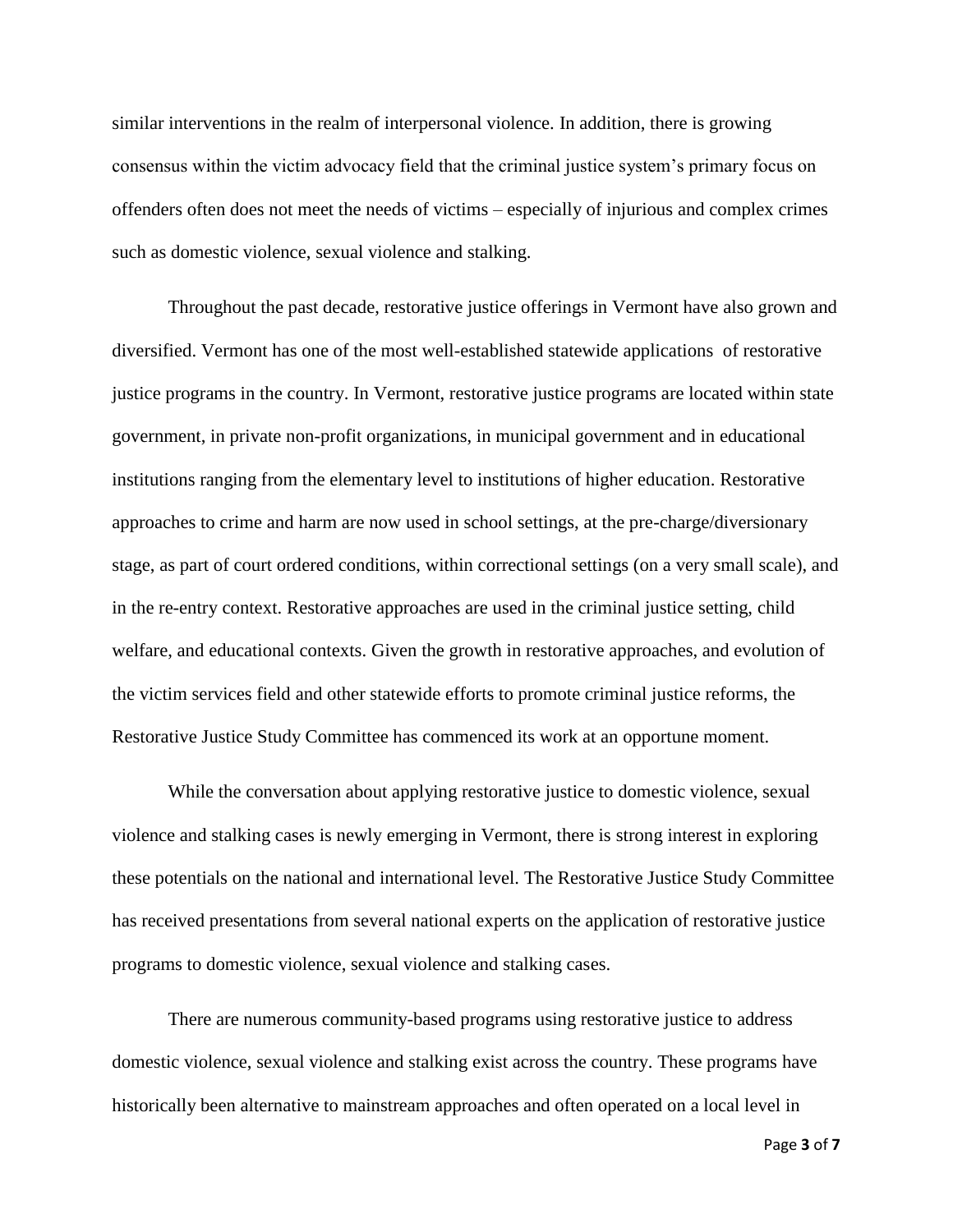relative isolation. However, the Department of Justice, Office on Violence Against Women recently funded the *National Portrait of Restorative Approaches to Domestic and Sexual Violence*. This research grant funds the Center for Court Innovation to engage researchers, consultants and interdisciplinary stakeholders across the nation to create a comprehensive national survey and compendium of programs in the U.S. using restorative justice to address domestic and sexual violence. The project also includes site visits with several highlighted programs using restorative justice in domestic and sexual violence cases. On the international level, programs in New Zealand, Australia, the United Kingdom and Canada have used restorative justice approaches to address issues related to domestic violence, sexual violence and stalking for decades with promising outcomes.

#### **Areas of Emerging Consensus**

The Restorative Justice Study Committee has developed several areas of emerging consensus. These areas of shared consensus will be further developed and related to the final recommendations of the Committee. Areas of consensus include:

#### • *Mechanisms should exist for victims to request a restorative process.*

Currently, all restorative justice programs and services offered in Vermont are offenderdriven and designed. Referrals made to restorative programs (ranging from diversion to community justice centers to reentry programs), are currently solely initiated by a referral of the individual who committed harm. With few exceptions, there is no way for a victim to request that their case, or the person that committed harm against them, be referred to a restorative process. Programs reach out to victims to encourage their inclusion in the process - through in-person attendance, letters or proxies – however, a restorative justice proves can continue with or without a victim's input or participation. The committee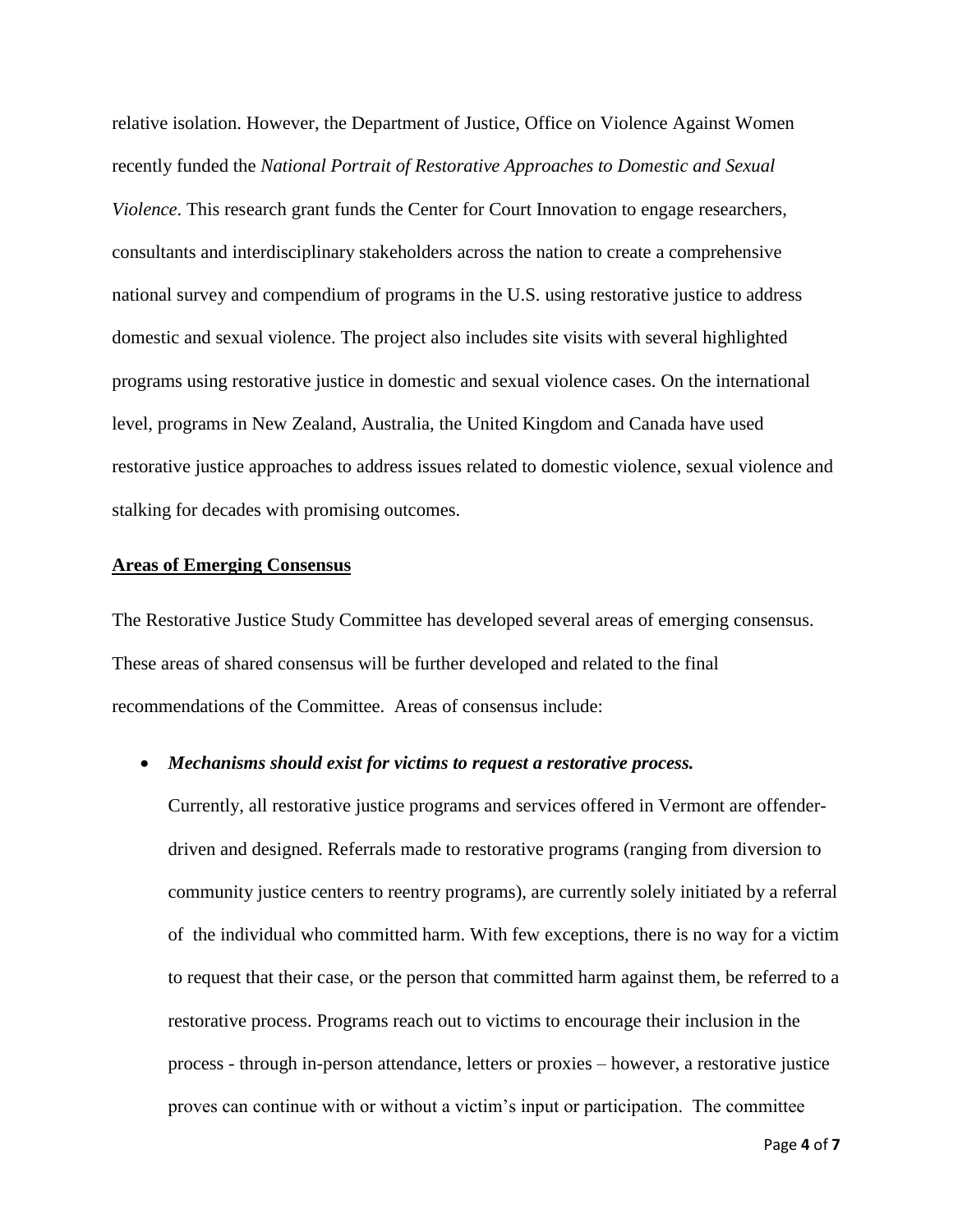agrees that victim initiated options are a fundamental component to building a victimcentered process.

### • *Input from victims or those harmed should inform the recommendations of the study group and restorative justice program design.*

The Restorative Justice Study Committee believes that victims possess important knowledge about elements of restorative justice program design that will result in increased safety, community accountability and repair of harm. To that end, the Committee believes that victim input must be formally sought and integrated into restorative justice offerings. Currently, there are very limited opportunities for victim input into the design and outcomes of restorative justice processes. The Restorative Justice Study Committee has dedicated its time and efforts to hearing from the victims serving on the Study Committee and considering their recommendations.

#### • *Training and resources for practitioners must be available.*

Domestic violence, sexual violence and stalking are complex patterns of behavior and harm. These crimes also thrive in environments of secrecy, and are driven by patterns of manipulation and coercion. It is essential that training and resources on the dangers and subtleties of domestic and sexual violence be accessible for practitioners to engage in this work. Currently, community justice centers and court diversion programs rely on volunteer capacity. Although these programs are well established, at this time, the training for volunteers does not include comprehensive training or information on domestic and sexual violence and stalking.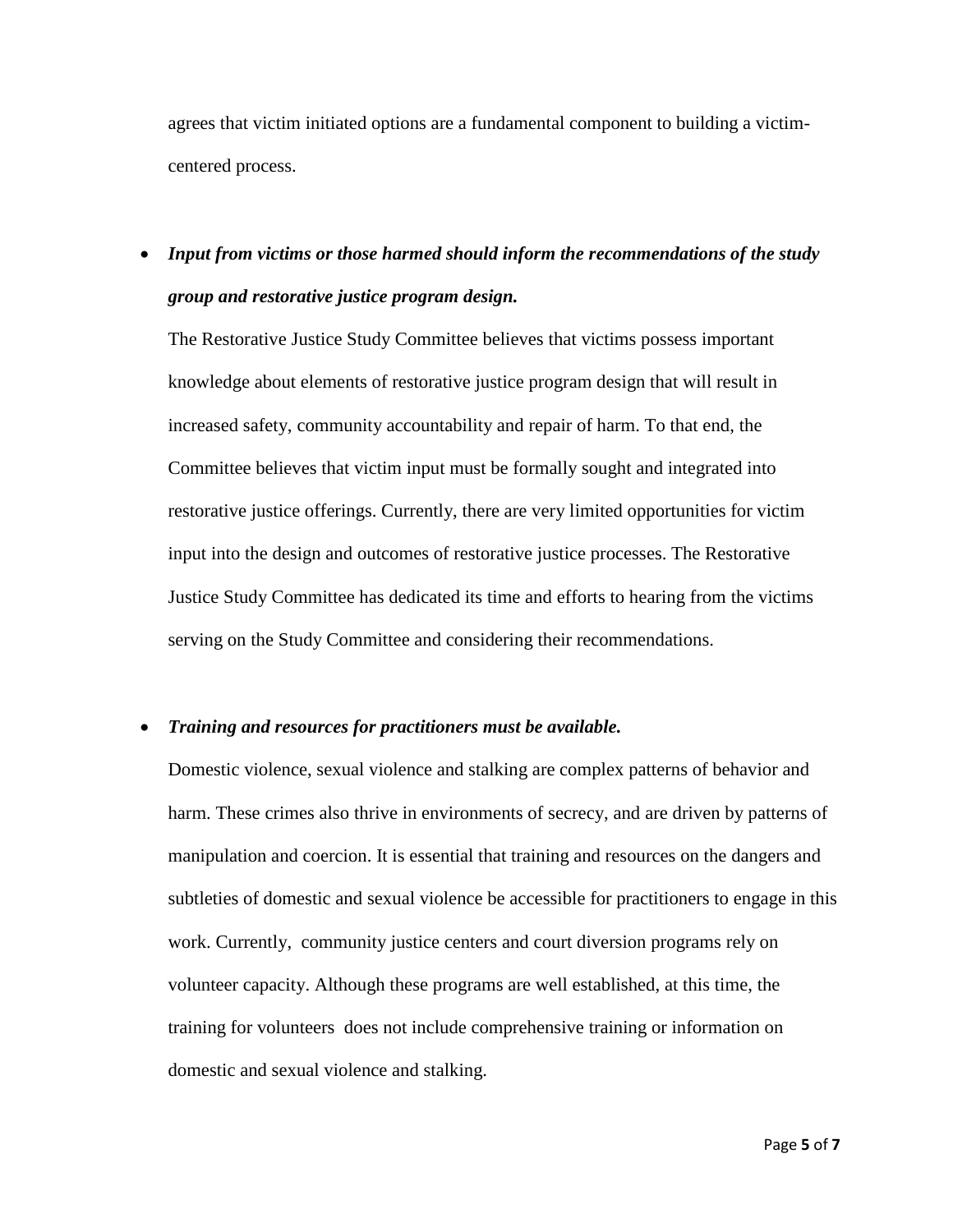• *Restorative justice should be one option available to victims, not in lieu of other options but in addition to.* 

The Study Group agrees that restorative justice options can be complementary and create a comprehensive response to domestic violence, sexual violence and stalking. There is strong consensus that current interventions – including criminal legal responses – should continue to be resourced, robust and available. Restorative approaches may, in some cases, be able to provide healing and support for victims and perpetrators in ways that the criminal legal system is not designed to. These two approaches, working in concert have strong potential to create better outcomes for both victims and perpetrators.

## • *The current infrastructure of community based restorative justice programs are a major asset, but not currently structured to support this work.*

Vermont has one of the most well developed state-level infrastructures for restorative justice work in the country. This is a network and resource that can be leveraged to support the eventual recommendations of this committee. However, currently, the network of community justice centers, youth justice programs and reentry programs are not designed to accept domestic violence, sexual violence or stalking cases. With the exception of the Circles of Support and Accountability (COSA) model, these programs largely intervene in misdemeanor level crimes or non-violent felonies.

• *The hoped-for outcome of restorative justice programs applied to domestic violence, sexual violence or stalking should be healing for survivors and community engagement.*